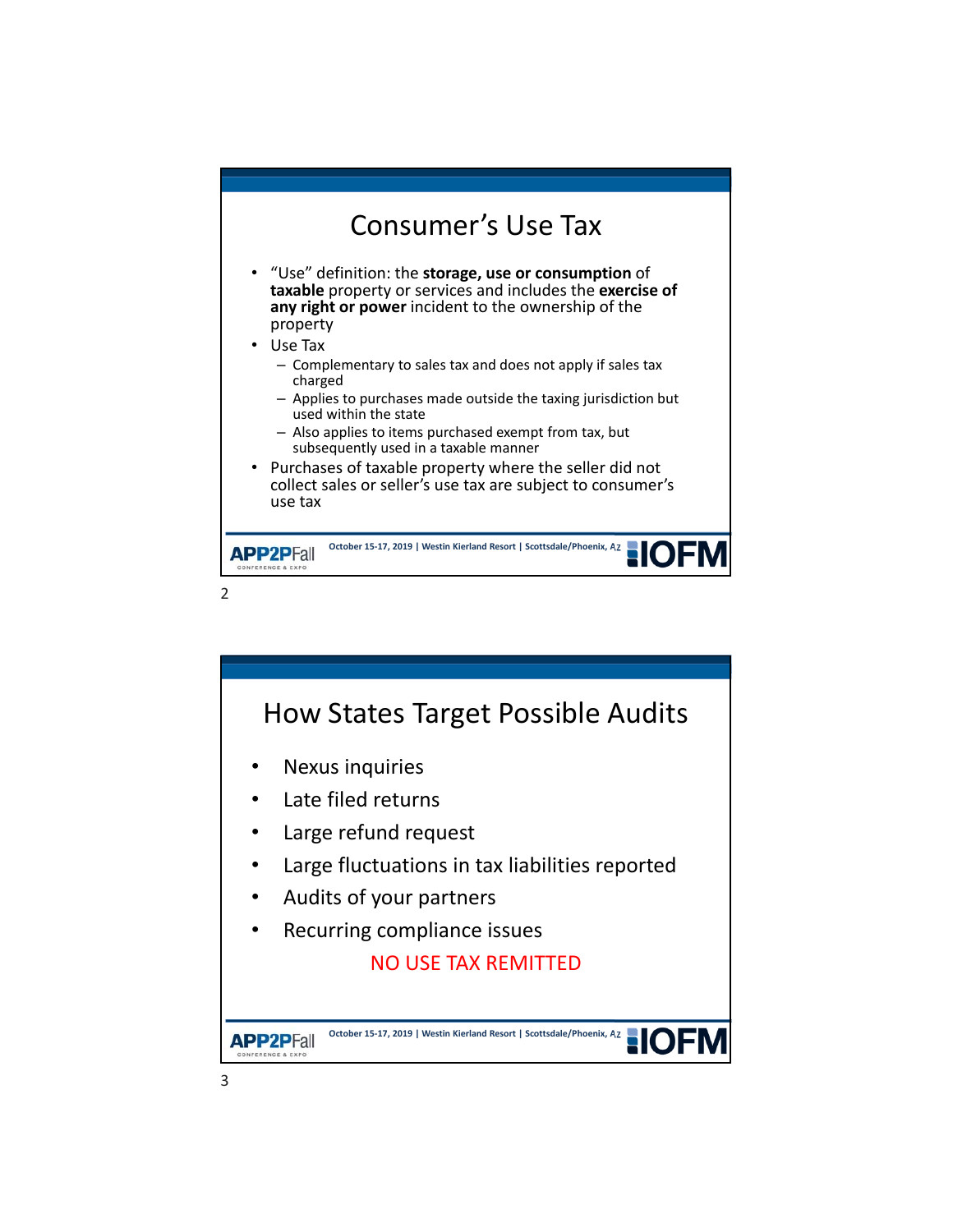

- Items in question are unknown
- Ship-from information missing
- Location of where items will be used is unknown
- Tracking and documentation of who paid taxes and when
- Record maintenance and audit readiness
- Manual tax determination in purchasing or payables departments is dependent on non‐ tax professionals making decisions
- Employee turnover and limited training resources contribute to the problem

**October 15-17, 2019 | Westin Kierland Resort | Scottsdale/Phoenix, AZ APP2PFall** CONFERENCE & EXPO

 $\Delta$ 

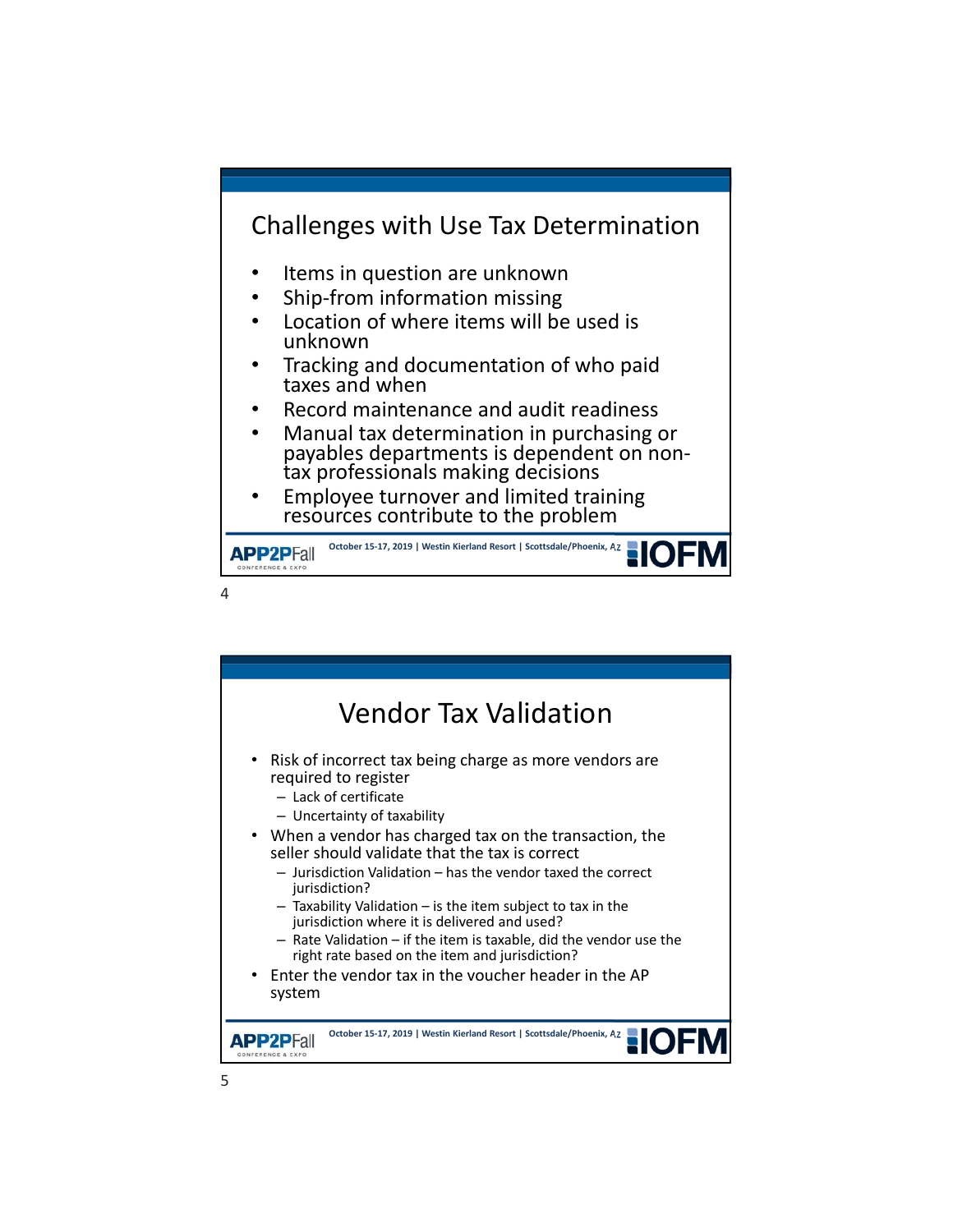

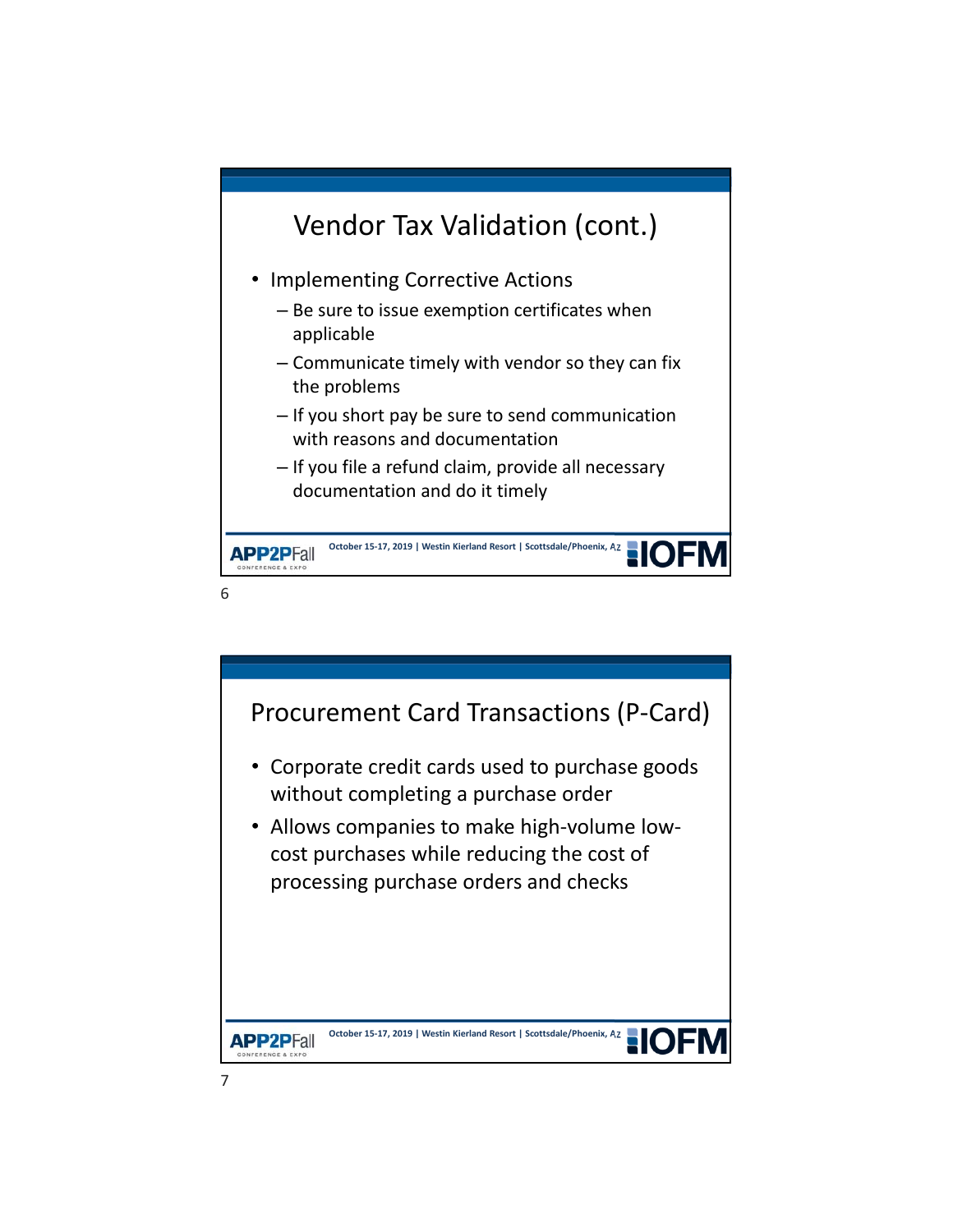

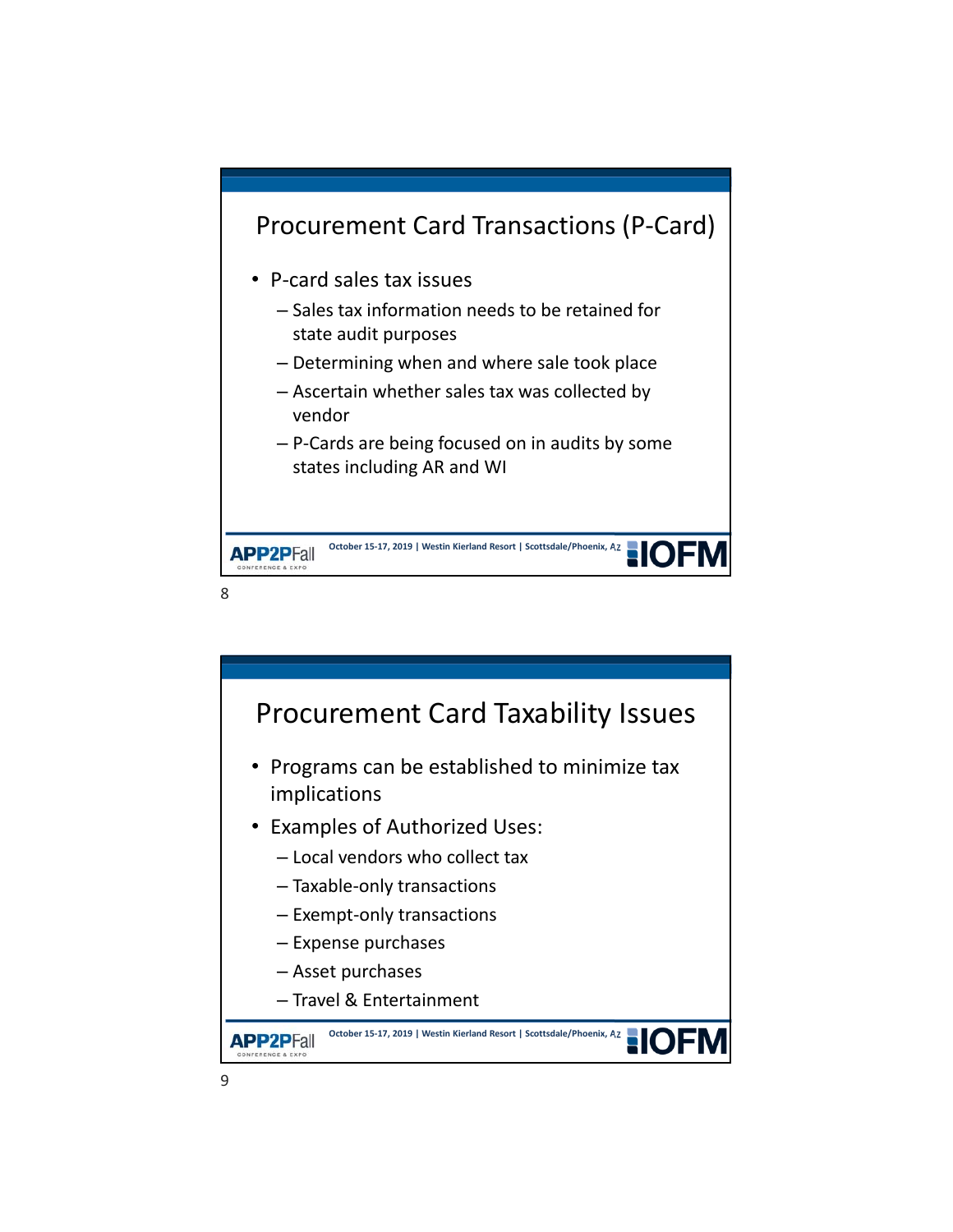# Automated Data Feeds

- Many AP departments are working with vendors to receive data files in lieu of individual invoices in order to minimize data entry time and errors
- These data feeds typically are used for high volume vendors
- These vendors could represent transactions that are not sales tax relevant transactions such as telecommunication, travel and benefits or high volume transactions like office supplies



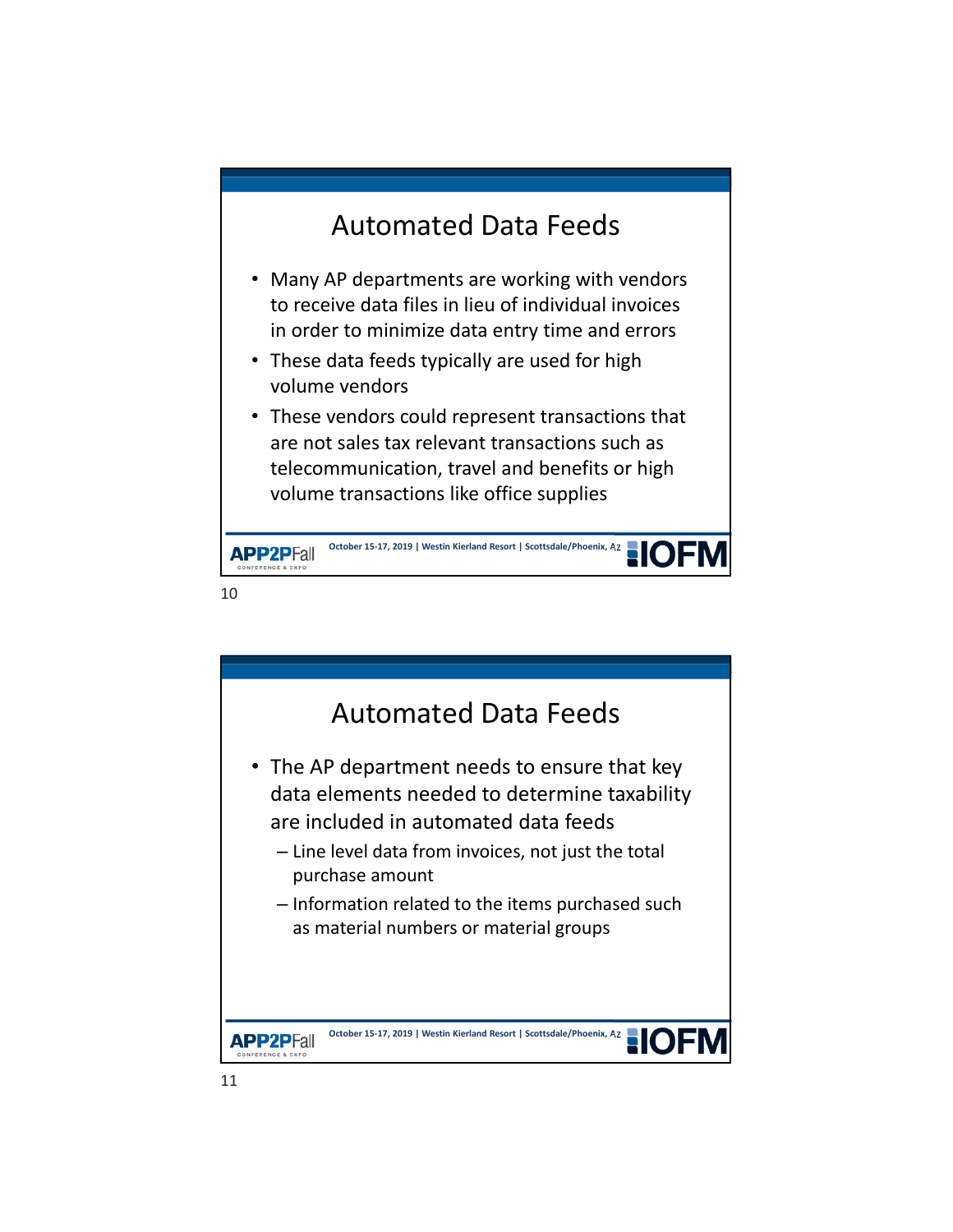

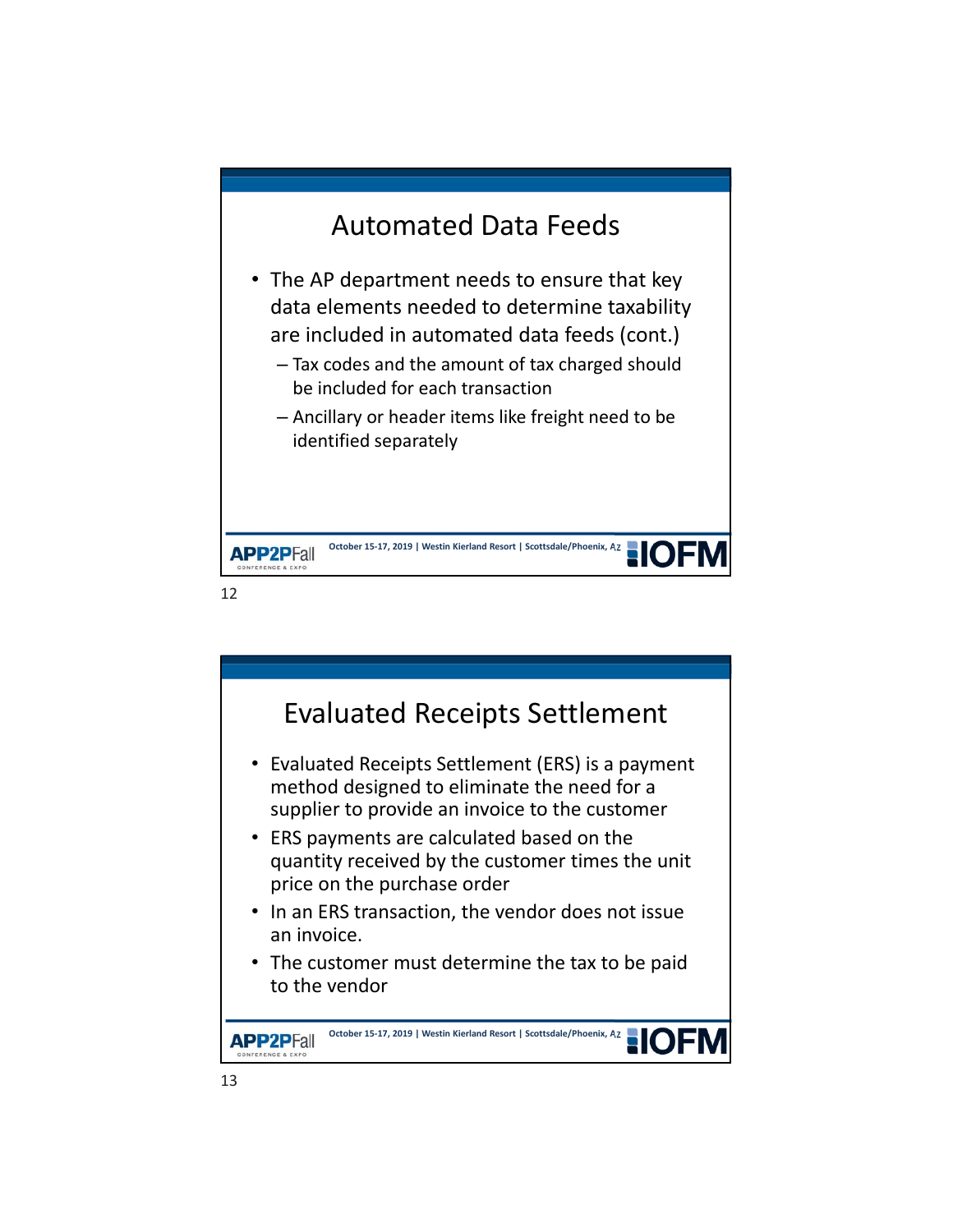

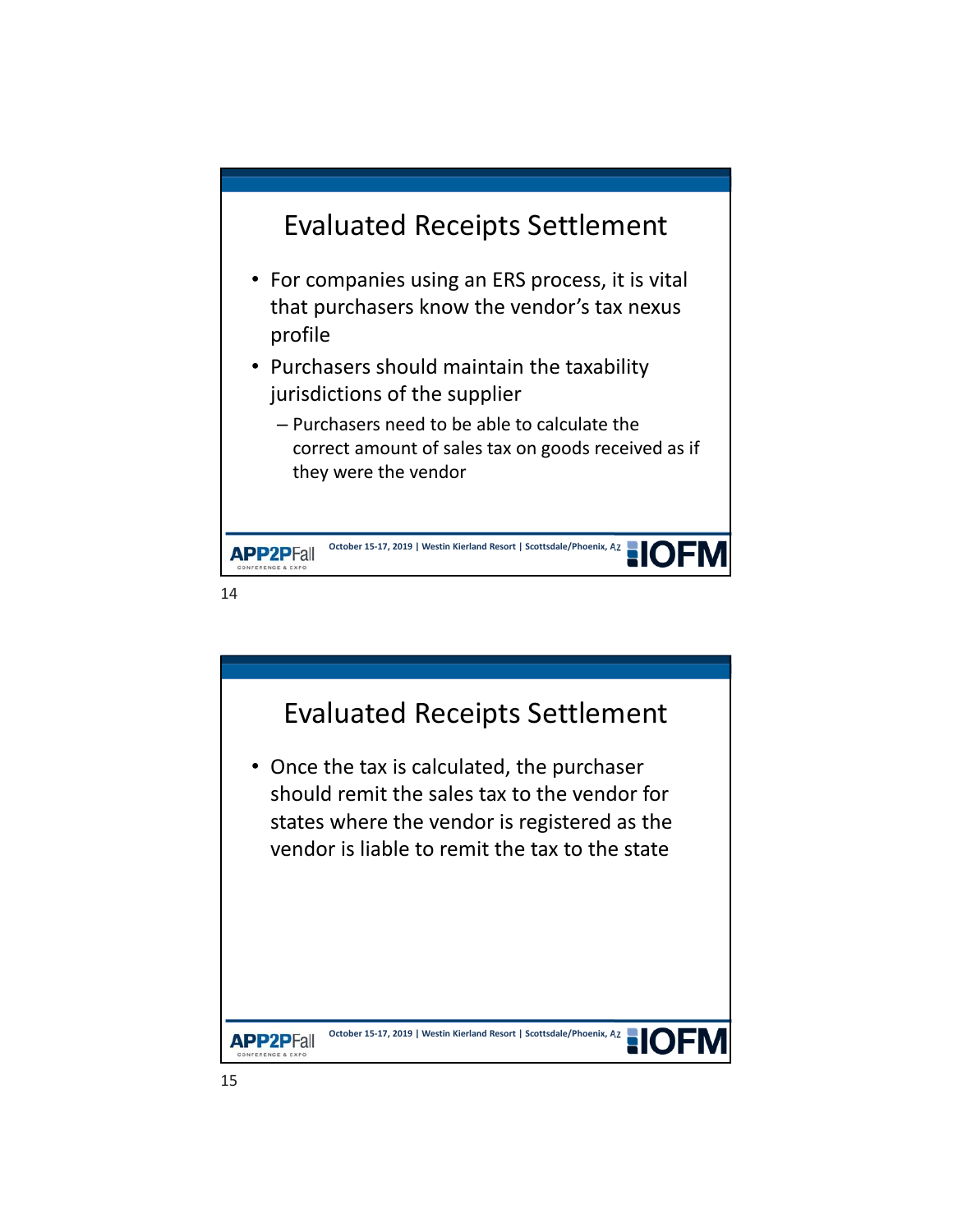## Evaluated Receipts Settlement

- Note that purchasers should not remit sales tax to the vendor for jurisdictions where the vendor is not registered to collect and remit sales tax. In these cases, the purchaser must accrue and pay use tax on the taxable purchases.
- Accounts Payable processes must be able to differentiate between registered and non registered vendors by state of delivery
- Posting rules must be able to appropriately post the vendor remitted tax to the vendor payable account but accrued use tax to the tax payable account



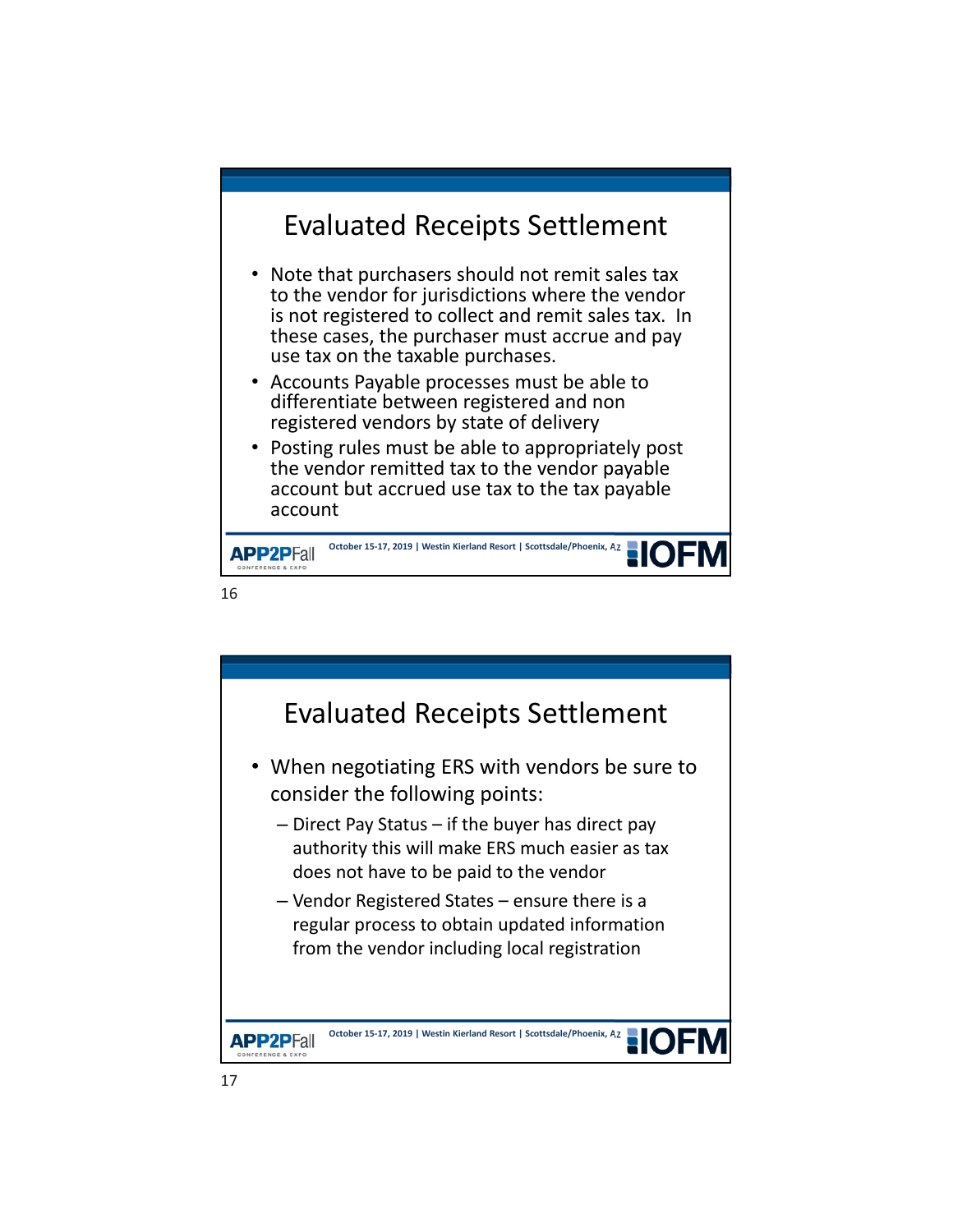

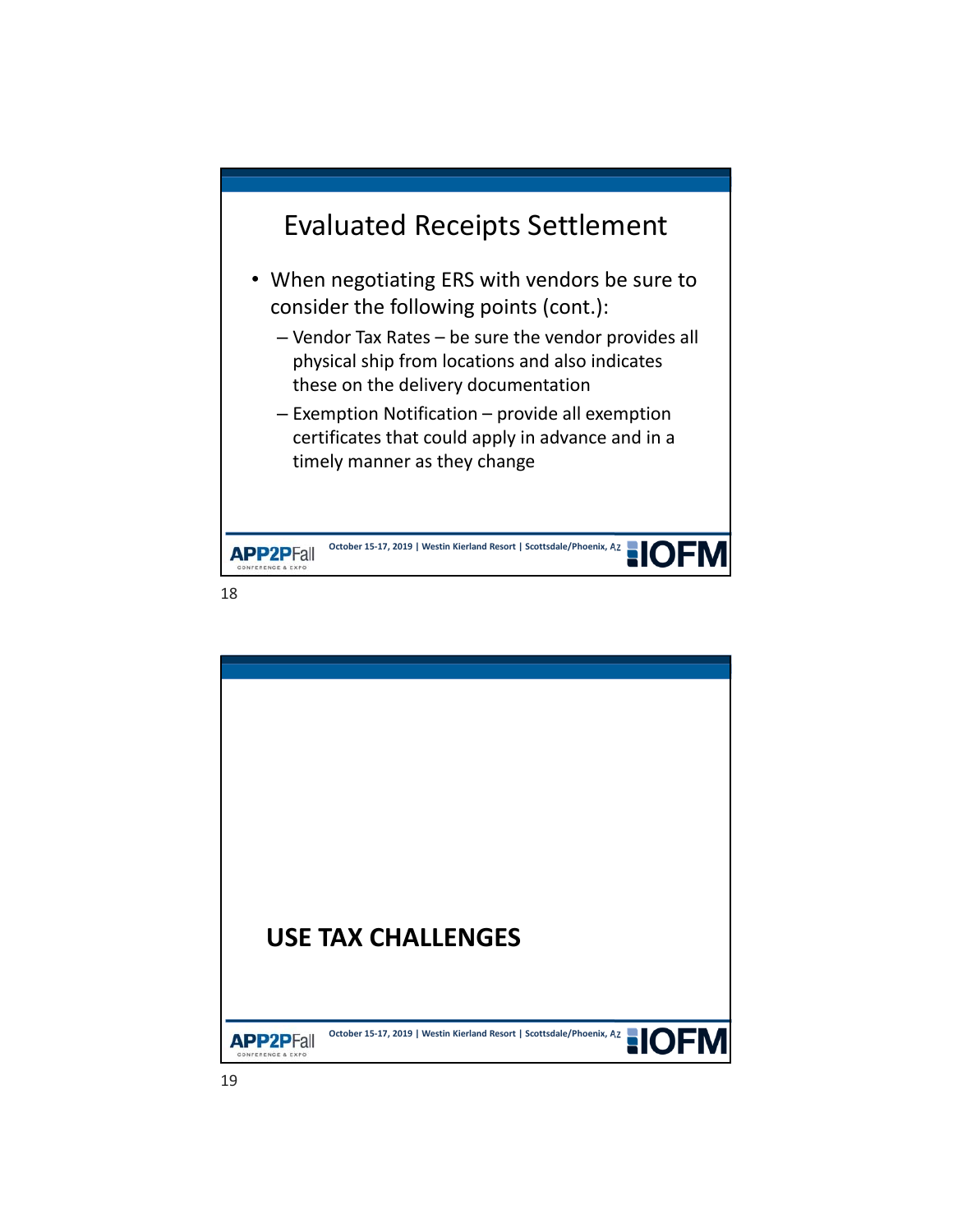



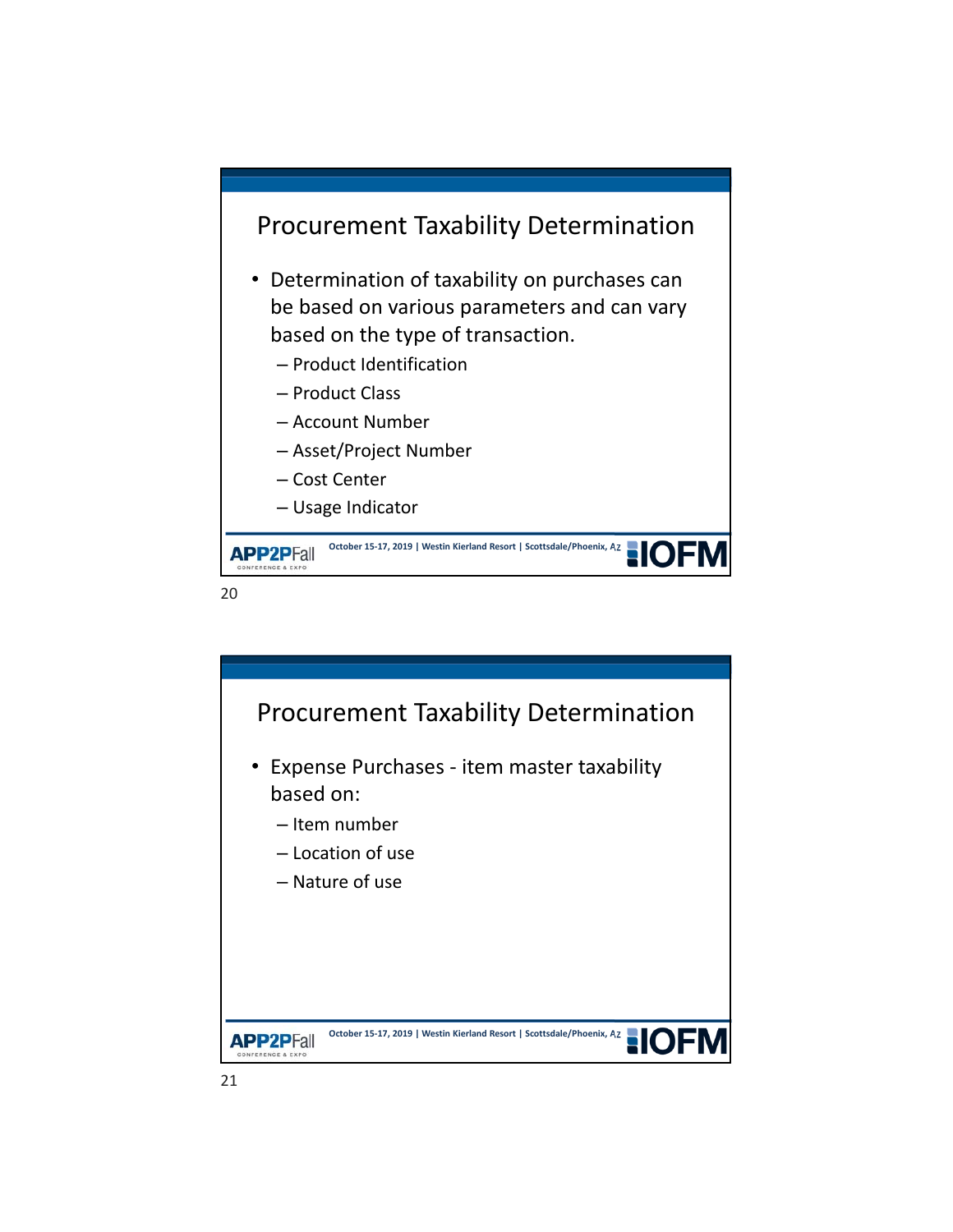



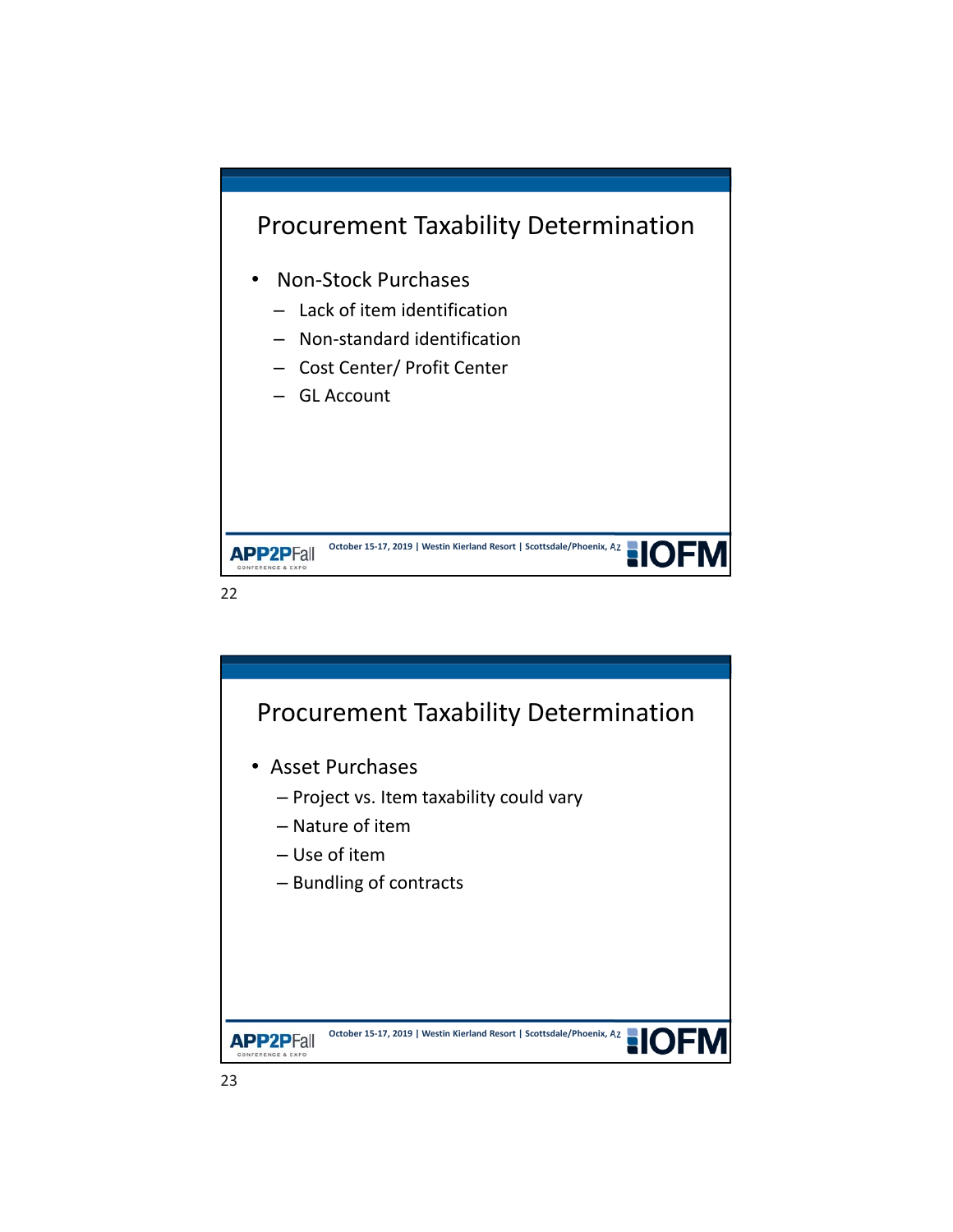

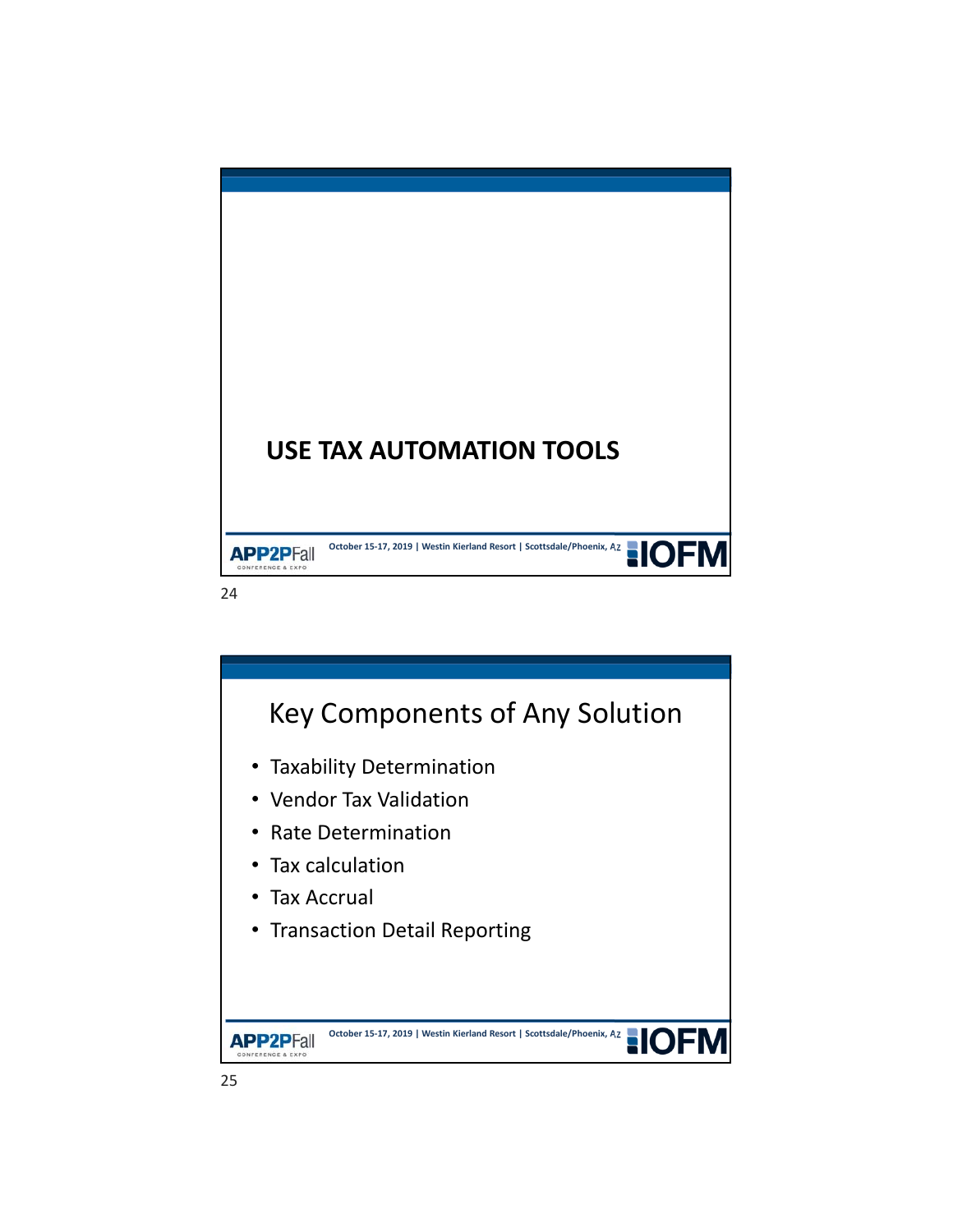# Automated Solutions for Use Tax Determination

- Automated tax systems
	- Limit the risk of error
	- Aim for about 80% accuracy
	- Consistent decisions are driven by automated generalizations
	- Tax Matrices
- Evaluate the cost
- Real time and Batch options for integration
- Evaluation of Tax Software Functionality and Partners

October 15-17, 2019 | Westin Kierland Resort | Scottsdale/Phoenix, AZ **APP2PFall** 

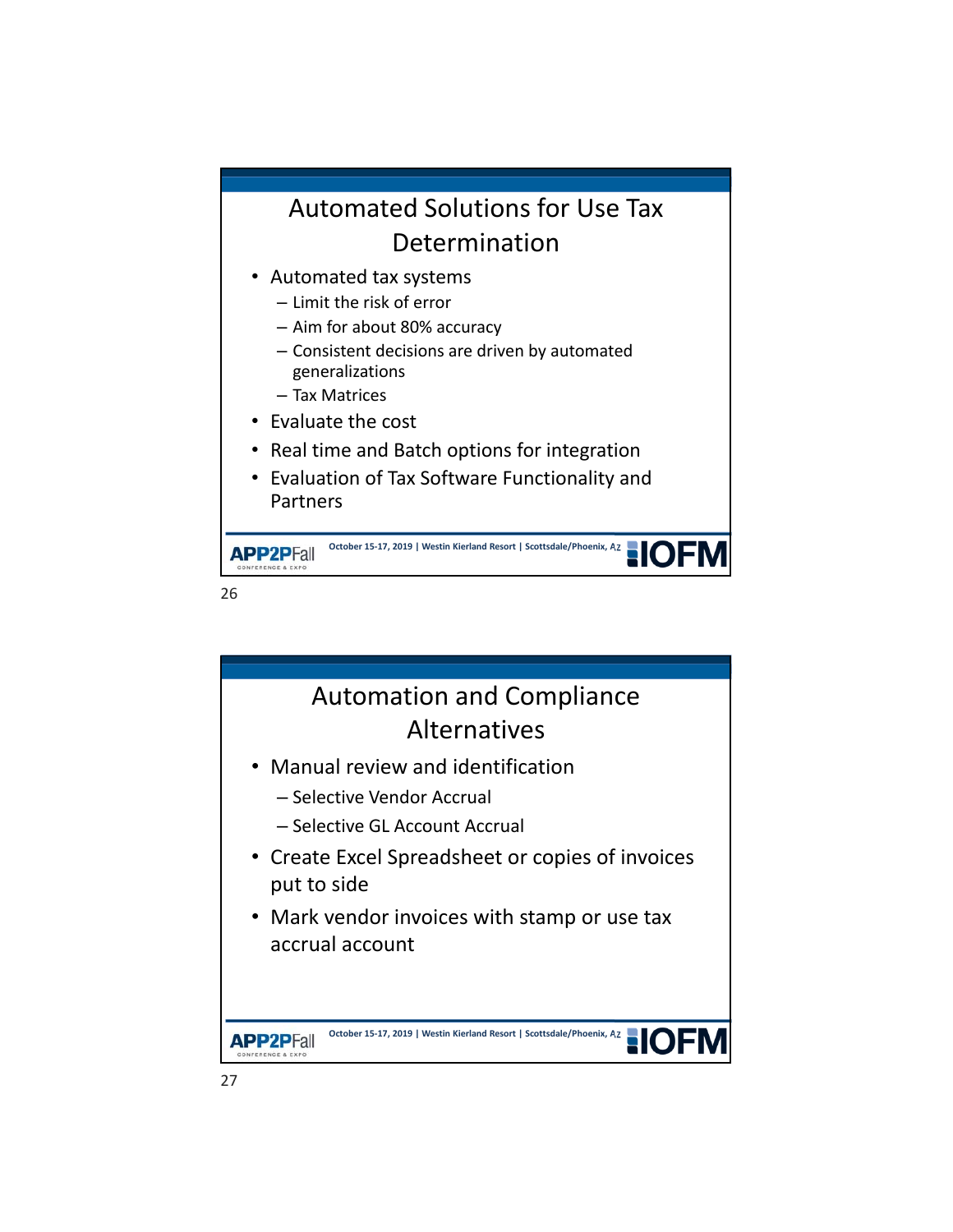## Automation and Compliance Alternatives

- Managed Compliance Agreements
	- In lieu of specific transaction evaluation for use tax
	- Determine a use tax accrual rate based on a sample review to report use tax
	- To limit risks, participate in state approved program
	- State sets up specific guidelines
	- Taxpayer or third party performs the audit work
	- State reviews the taxpayer's work
	- Could be used with an automated solution

**October 15-17, 2019 | Westin Kierland Resort | Scottsdale/Phoenix, AZ APP2PFall** 

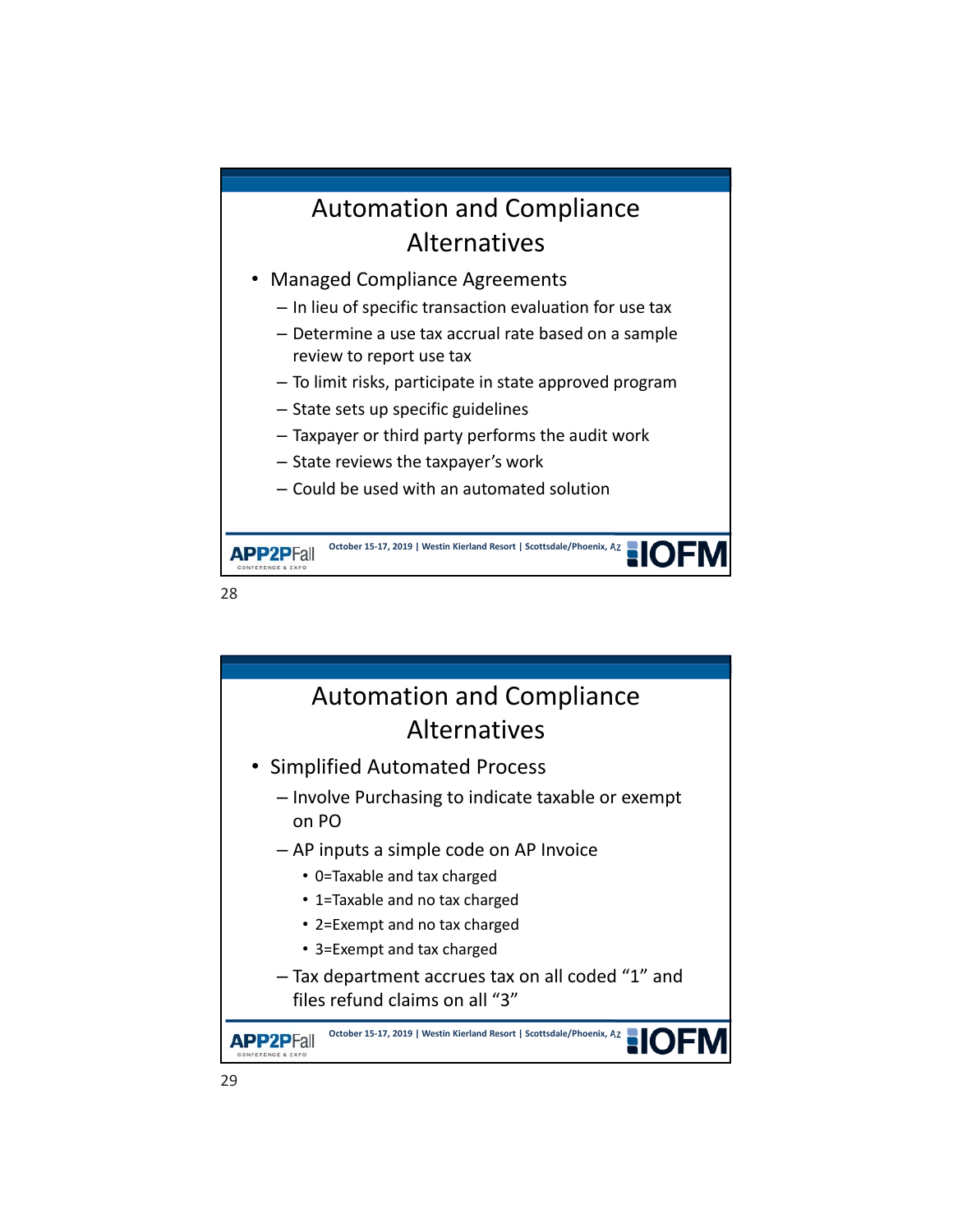

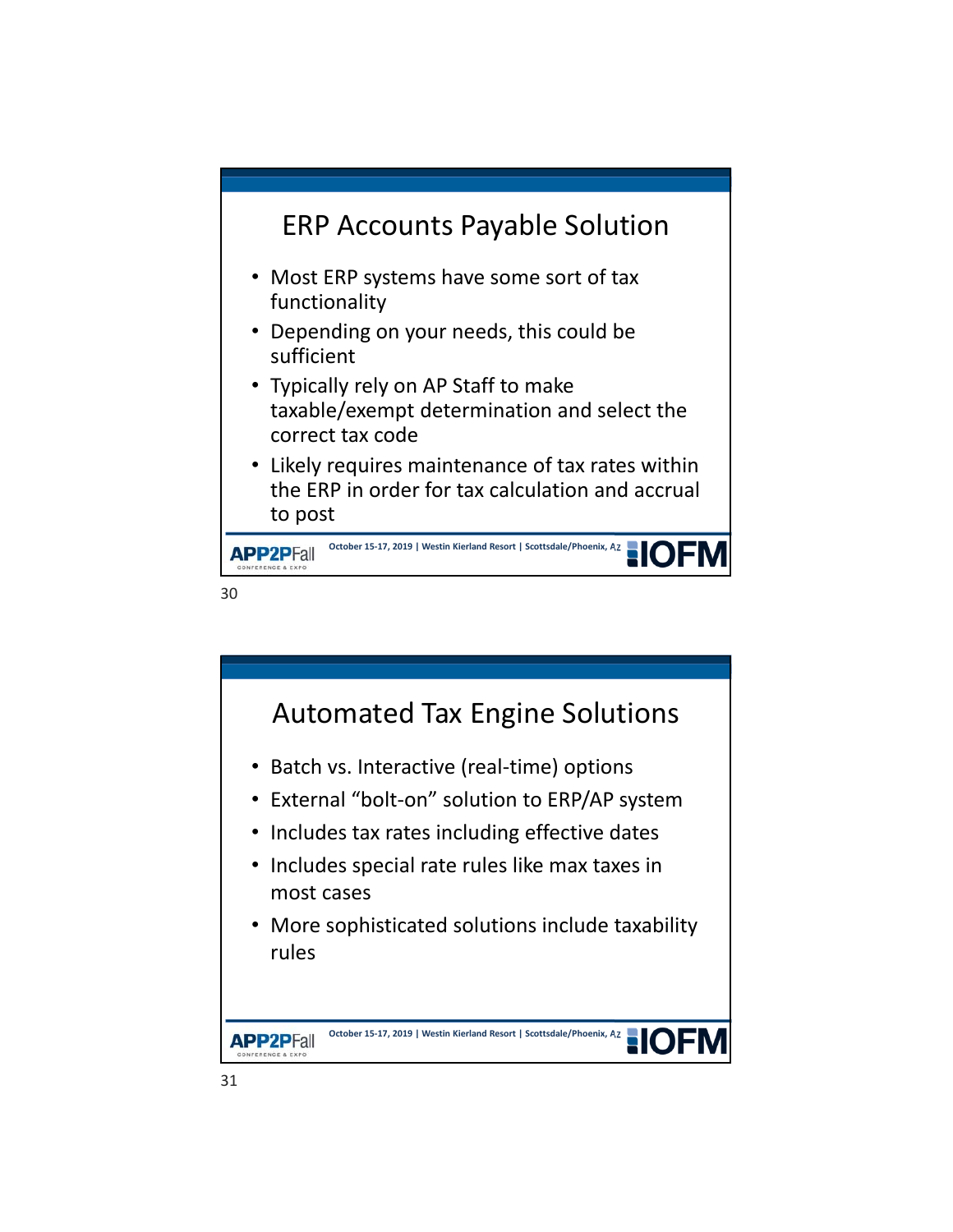

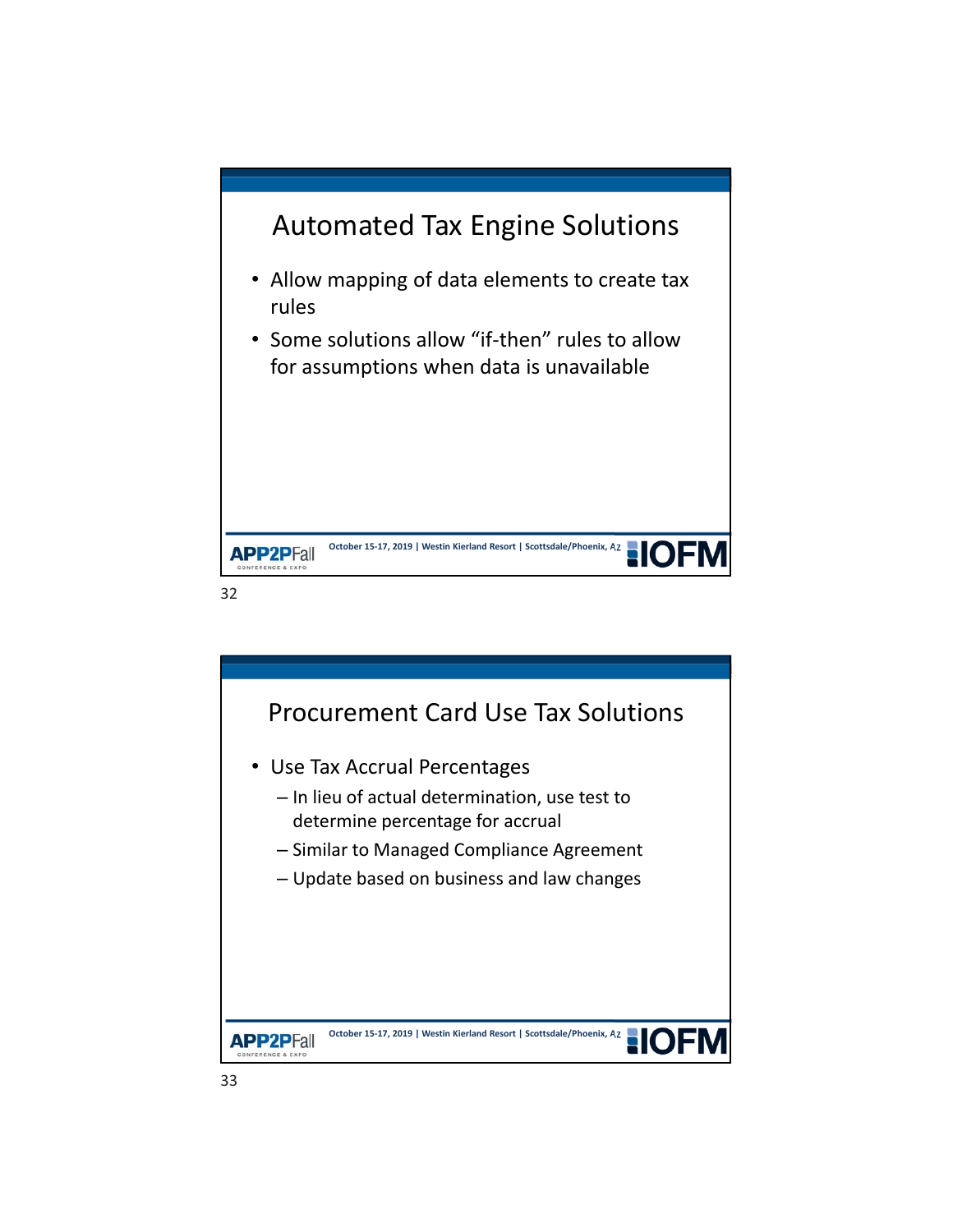



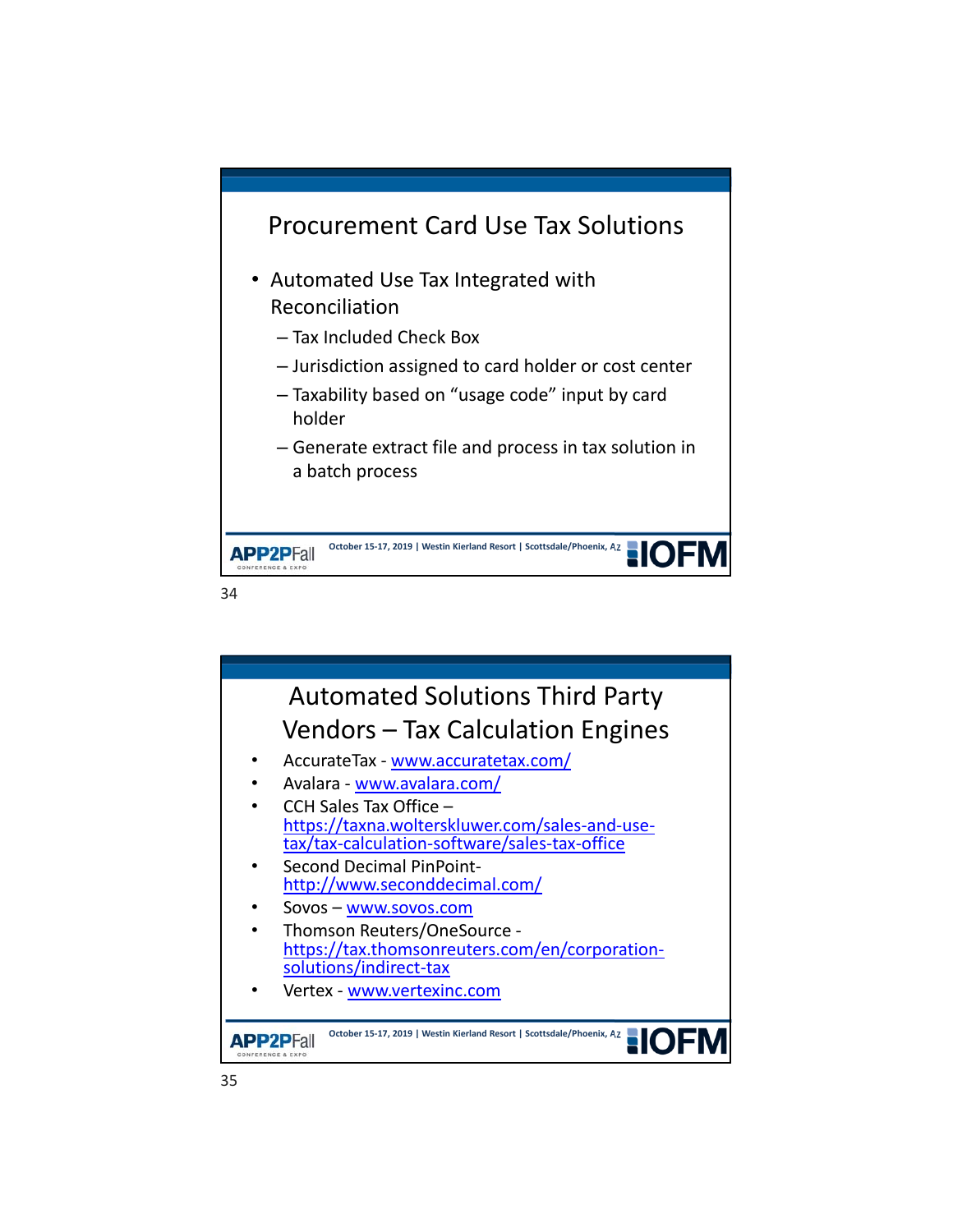

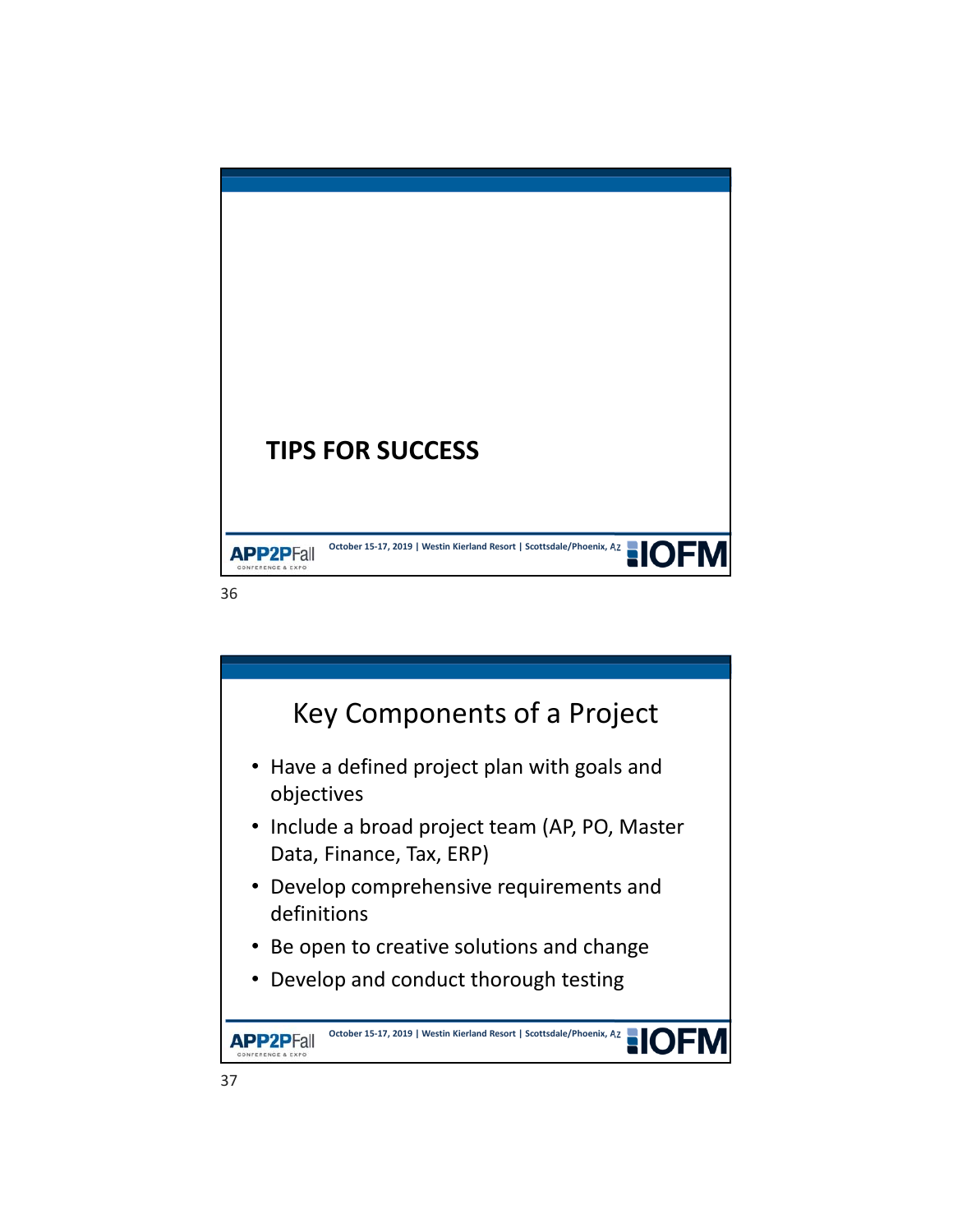

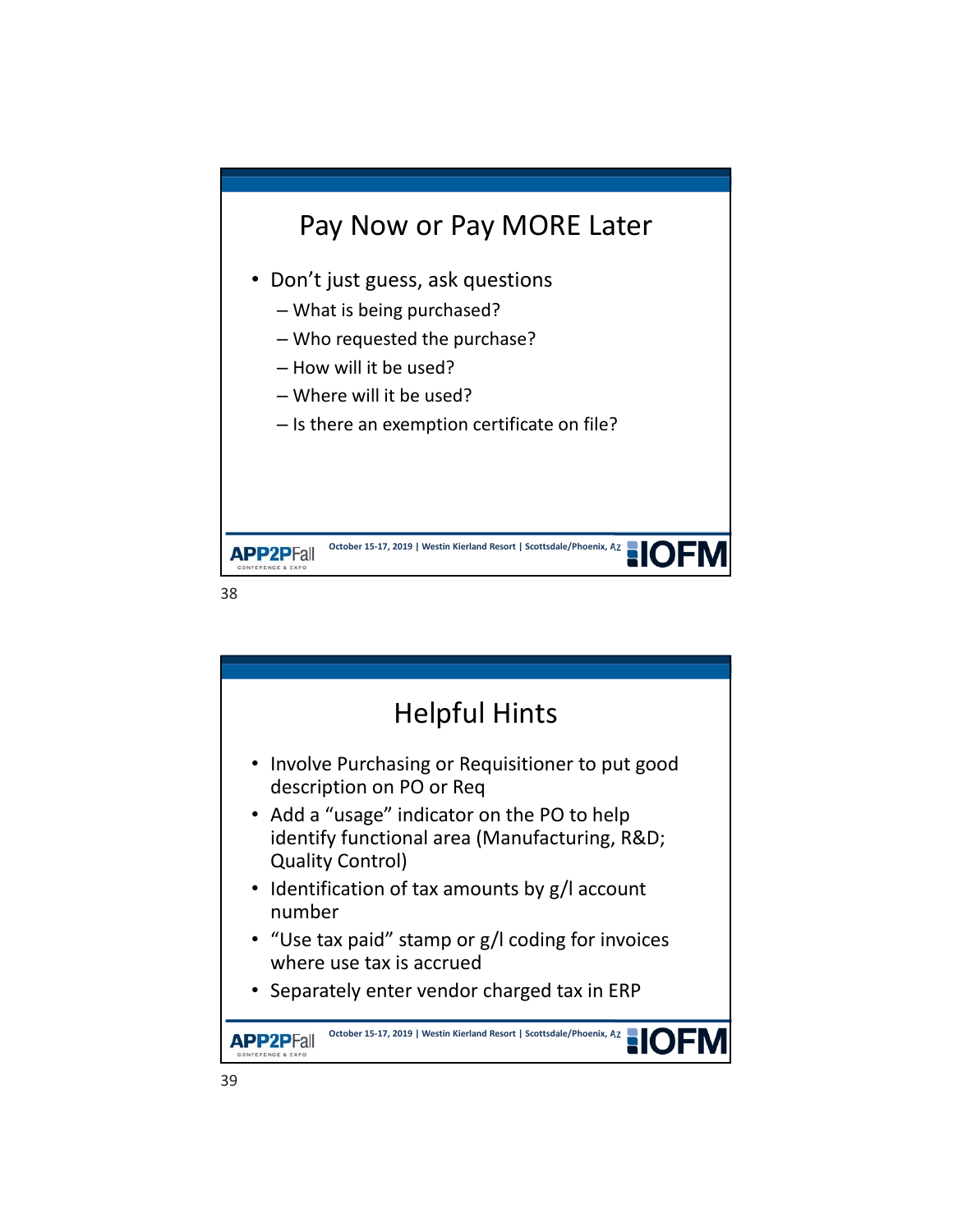#### Process Changes to Implement Post‐ Wayfair

- Buyers should have a formal regular process of reviewing tax paid to vendors.
- Review or implement a vendor tax validation process.
- If you're using a managed compliance rate, review to see if vendors are charging you tax.
- Monitor for vendors that you buy exempt items from to make sure you've issued the right exemption certificates to them.
- As more suppliers start charging tax, the opportunity for reverse audits will increase. This is an area of opportunity for refunds.

October 15‐17, 2019 | Westin Kierland Resort | Scottsdale/Phoenix, AZ<br> **OLESCORES APP2PFall** 

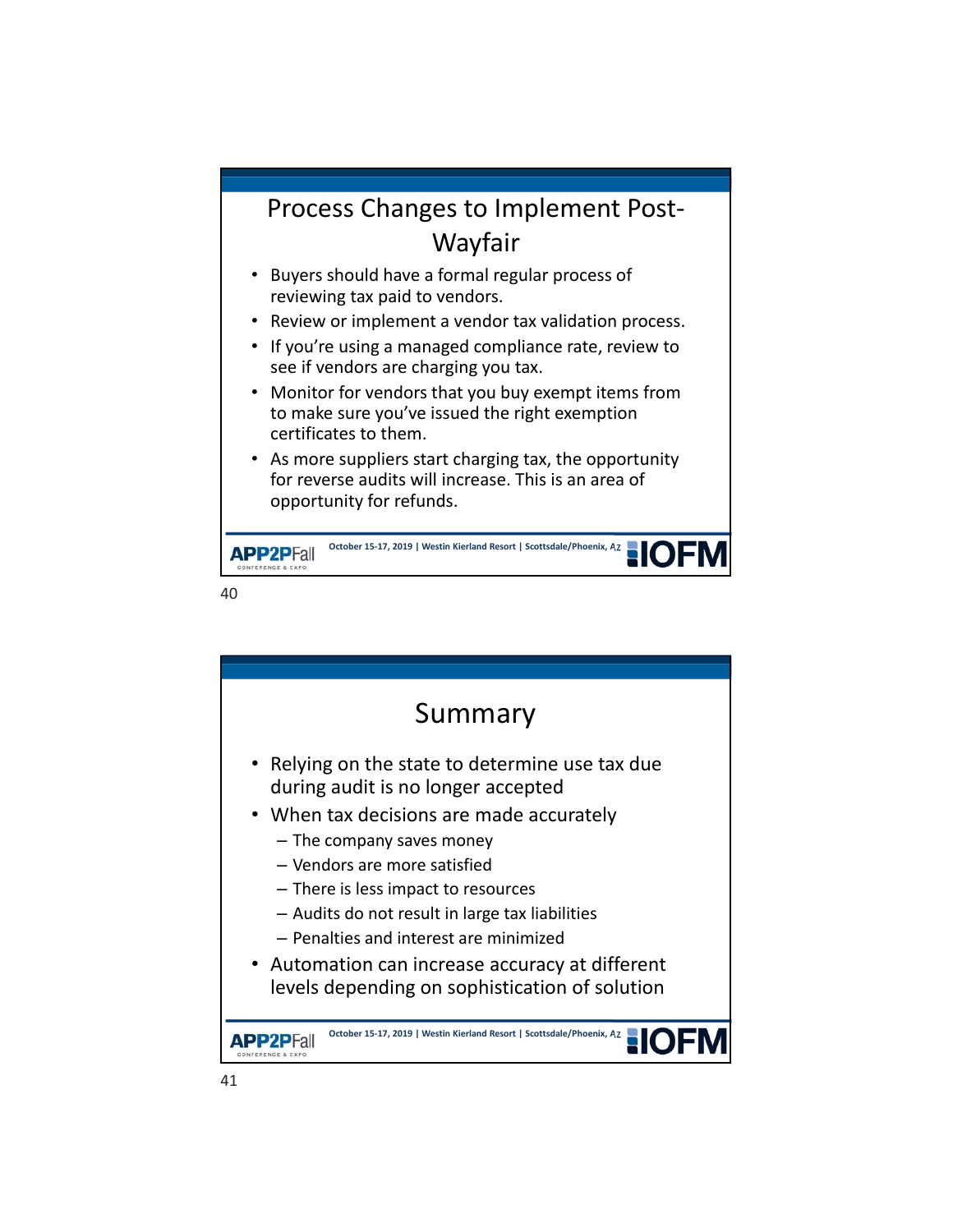